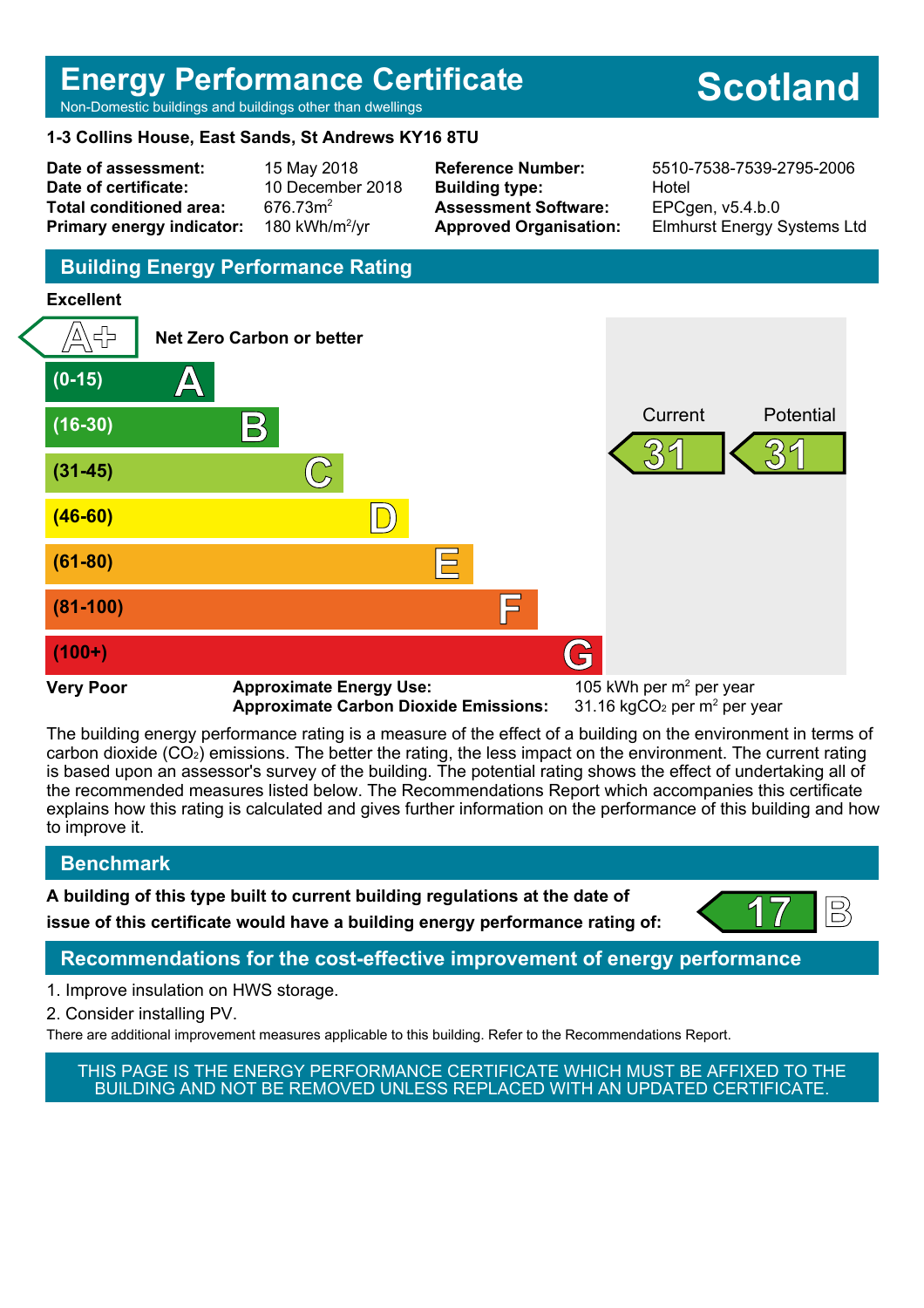#### **Background**

This section provides additional information regarding the building and your energy assessment.

| Building type:                      | <b>Hotels</b>                   |
|-------------------------------------|---------------------------------|
| Total useful floor area:            | 677m <sup>2</sup>               |
| Main heating fuel:                  | <b>NaturalGas</b>               |
| <b>Building Environment:</b>        | HeatingandMechanicalVentilation |
| Renewable energy source: Heat pumps |                                 |
| Electricity:                        | Grid supplied                   |

The Recommendations Report provides additional information in support of your Energy Performance Certificate. It was produced in line with the Government's approved calculation methodology and is based upon output from IES Ltd, Virtual Environment, v7.0.10, SBEM, v5.4.b.0.

This calculates energy used in the heating, hot water provision, lighting and ventilation of your building. Different fuels produce different amounts of carbon dioxide for every kilowatt hour (kWh) of energy used. The calculation methodology therefore applies fuel emission factors to energy use for each fuel used to give an overall rating for your building. This assessment covers all fixed building services but excludes energy used in portable appliances, office equipment and for industrial processes.

As buildings can be used in different ways, energy use is calculated using standard occupancy assumptions which may be different from the way you use your building. The rating also uses national weather information to allow comparison between the performance of similar buildings in different parts of Scotland.

Further information on the assessment process and approved software tools can be found online at: www.scotland.gov.uk/epc.

#### **Recommendations for improvement**

This section lists the improvement measures recommended on your Energy Performance Certificate and further action you can take to improve the performance of your building. These measures have been checked by your assessor as being appropriate for your building and are listed under four headings: short payback period, medium payback period, long payback period and other improvement measures.

The calculation tool has automatically produced a set of recommendations which are reviewed by your assessor to ensure that they are relevant to the building and its use. The assessor may add or remove recommendations and may also have commented on the recommendations based upon their professional knowledge and expertise. This may include inserting additional recommendations or measures under 'other recommendations' (see below).

Note that these recommendations do not include advice on matters relating to the operation and maintenance of your building as such cannot be identified or represented within the calculation process.

# Implementing improvements - legal disclaimer.

The advice provided in this Recommendations Report is intended to be for information only. Recipients of this report are advised to seek further professional advice before making any decision on how to improve the energy performance of the building.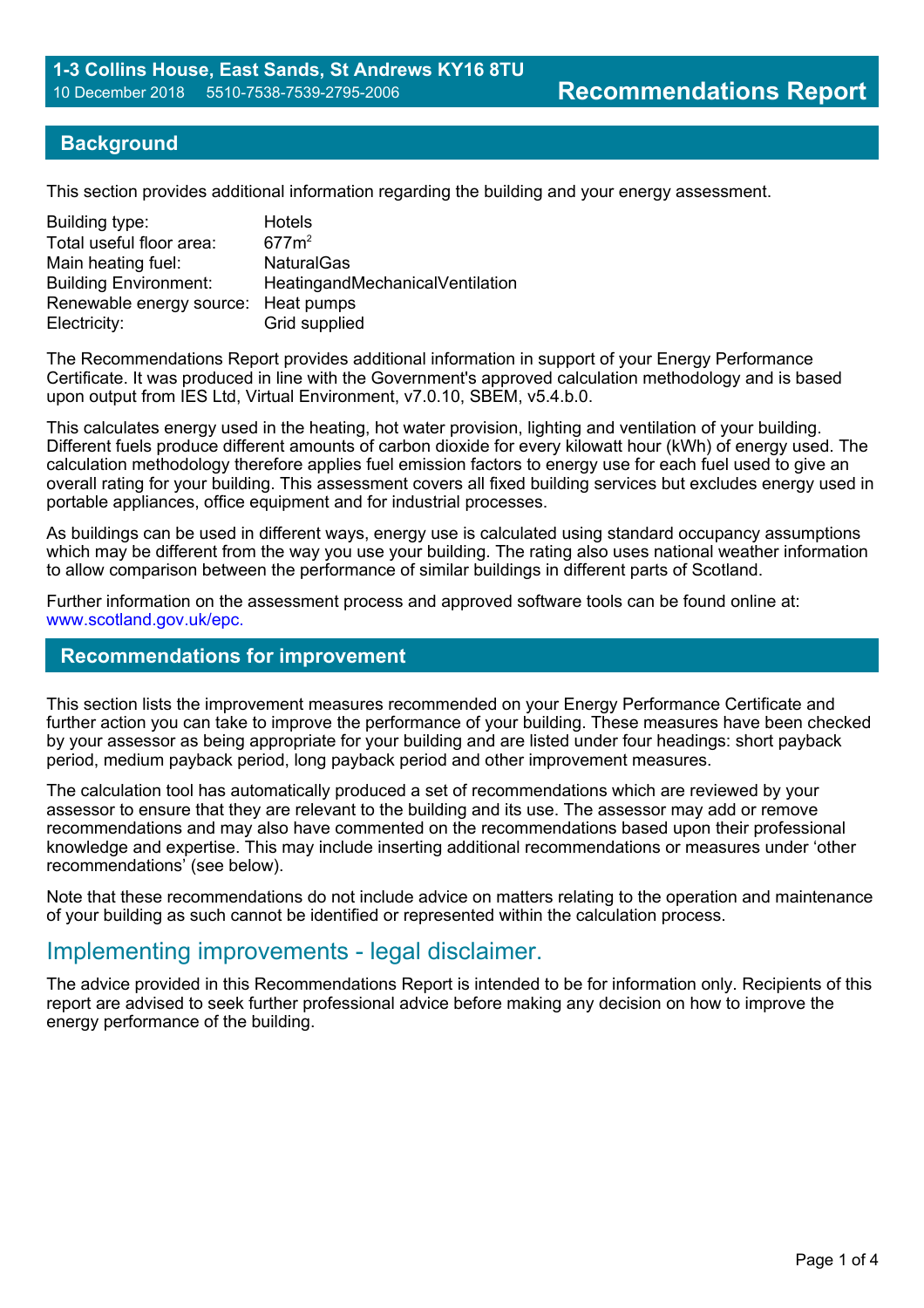#### **Recommended measures with a short payback period (less than 3 years)**

| Recommendations (short payback)    | <b>Potential Impact</b> |
|------------------------------------|-------------------------|
| Improve insulation on HWS storage. | LOW                     |

#### **Recommended measures with a medium payback period (3 to 7 years)**

| <b>Recommendations (medium payback)</b> | <b>Potential Impact</b> |
|-----------------------------------------|-------------------------|
|-----------------------------------------|-------------------------|

#### **Recommended measures with a long payback period (more than 7 years)**

| <b>Recommendations (long payback)</b> | <b>Potential Impact</b> |
|---------------------------------------|-------------------------|
| Consider installing PV.               | ∟OW                     |

# Other measures

This section lists other measures selected by your assessor based upon an understanding of the building and/or a valid existing Recommendations Report.

**Your assessor has not identified other measures for this building.**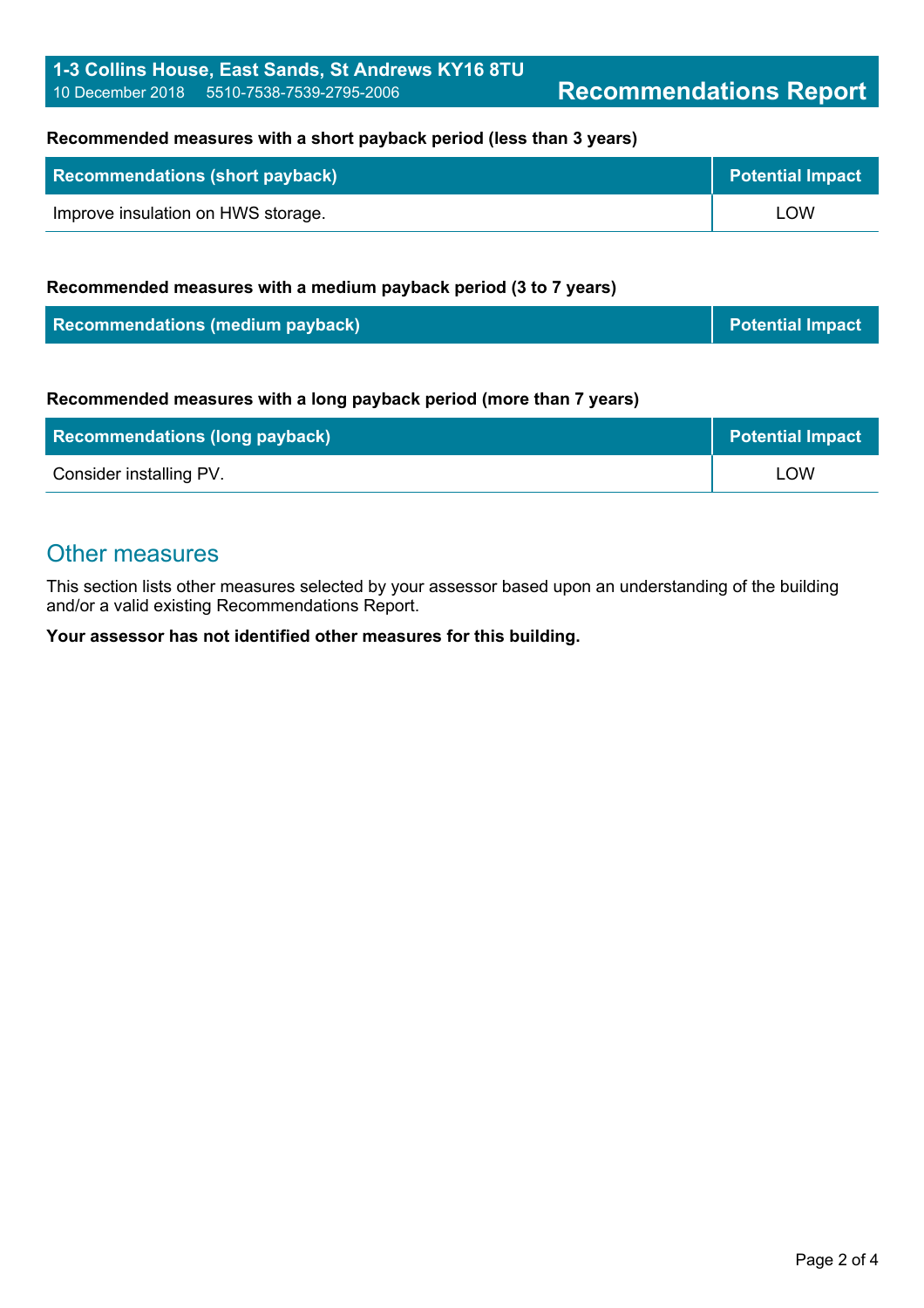# Payback period:

Payback periods are based upon data provided by Good Practice Guides and Carbon Trust energy survey reports and are average figures calculated using a simple payback method. It is assumed that the source data is correct and accurate, using up to date information.

They should be considered indicative. The figures have been calculated as an average across a range of buildings and may therefore differ from the actual payback period for the building being assessed. It is recommended that the cost effectiveness and payback of each suggested measure be further investigated before making any decision on how to improve the energy efficiency of your building.

# Carbon Impact:

Each measure is assigned a low, medium or high potential impact on the energy efficiency of your building. This relates to their potential to reduce carbon dioxide emissions arising from energy used in your building. For automatically generated recommendations, the carbon impact is determined by the approved software but may be adjusted by your assessor based upon their knowledge of the building. The impact of 'other recommendations' is determined by the assessor.

### **Comparative assessment - Feed-in Tariff**

Eligibility for standard tariff for solar PV under the DECC Feed-in Tariff initiative is contingent on a minimum energy efficiency requirement being met. This requires a building to have an EPC band of D or better. Further information can be found at: www.decc.gov.uk/fits This requirement is based upon the means of determining EPC band which is used in England & Wales.

**If calculated using this process, but using Scottish climate data, your building would currently have an EPC band of B (and a rating of 46).**

#### **Requirements under section 63 of the Climate Change (Scotland) Act**

From 1 September 2016, regulations require the assessment and improvement of existing non-domestic buildings with an area of more than 1,000 m². See www.gov.scot/section63 for information.

As this building does not exceed 1,000 m<sup>2</sup> in area, it is not currently subject to these regulations.